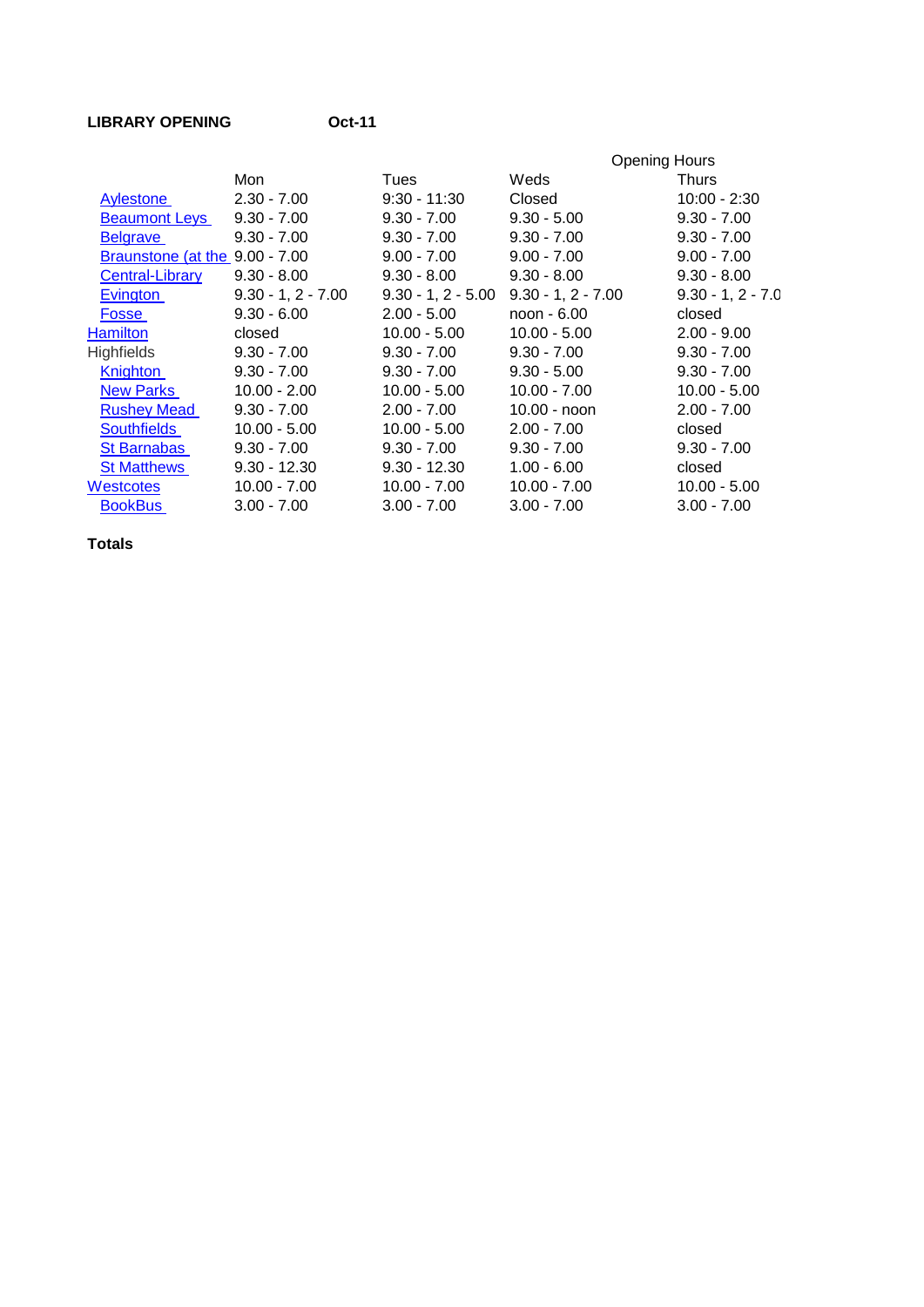|                                 |                |             |          |       |                | <b>Totals</b>  |                |
|---------------------------------|----------------|-------------|----------|-------|----------------|----------------|----------------|
| Fri                             | Sat            | Sun         | Mon      | Tues  | Weds           | Thurs          | Fri            |
| $2.30 - 5.00$                   | $10.00 - 4.00$ | closed      | 4.5      | 2     | 0              | 4.5            | 2.5            |
| $9.30 - 7.00$                   | $9.30 - 4.00$  | closed      | 9.5      | 9.5   | 7.5            | 9.5            | 9.5            |
| $9.30 - 7.00$                   | $9.30 - 4.00$  | noon - 4.00 | 9.5      | 9.5   | 9.5            | 9.5            | 9.5            |
| $9.00 - 7.00$                   | $10.00 - 4.00$ | closed      | 10       | 10    | 10             | 10             | 10             |
| $9.30 - 6.00$                   | $9.00 - 4.00$  | closed      | 10.5     | 10.5  | 10.5           | 10.5           | 8.5            |
| $9.30 - 1, 2 - 7.009.30 - 4.00$ |                | closed      | 8.5      | 6.5   | 8.5            | 8.5            | 8.5            |
| $10.00 - 1.00$                  | $10.00 - 4.00$ | closed      | 8.5      | 3     | 6              | $\Omega$       | 3              |
| $10.00 - 5.00$                  | $10.00 - 4.00$ | noon - 4.00 | $\Omega$ | 7     | 7              | $\overline{7}$ | $\overline{7}$ |
| $9.30 - 7.00$                   | $9.30 - 4.00$  | closed      | 9.5      | 9.5   | 9.5            | 9.5            | 9.5            |
| $9.30 - 7.00$                   | $9.30 - 4.00$  | closed      | 9.5      | 9.5   | 7.5            | 9.5            | 9.5            |
| $10.00 - 5.00$                  | $10.00 - 4.00$ | closed      | 4        | 7     | 9              | $\overline{7}$ | 7              |
| $9.30 - 5.00$                   | $9.30 - 4.00$  | closed      | 8        | 5     | $\overline{2}$ | 5              | 6              |
| $10.00 - 5.00$                  | $10.00 - 4.00$ | closed      | 7        | 7     | 5              | $\Omega$       | $\overline{7}$ |
| $9.30 - 7.00$                   | $9.30 - 4.00$  | closed      | 9.5      | 9.5   | 9.5            | 9.5            | 9.5            |
| $1.00 - 6.00$                   | $10.00 - 4.00$ | closed      | 3        | 3     | 5              | $\Omega$       | 5              |
| $10.00 - 7.00$                  | $10.00 - 4.00$ | noon - 4.00 | 9        | 9     | 9              | $\overline{7}$ | 9              |
| off road                        | off road       | off road    | 4        | 4     | 4              | 4              | 0              |
|                                 |                |             | 124.5    | 121.5 | 119.5          | 111            | 121            |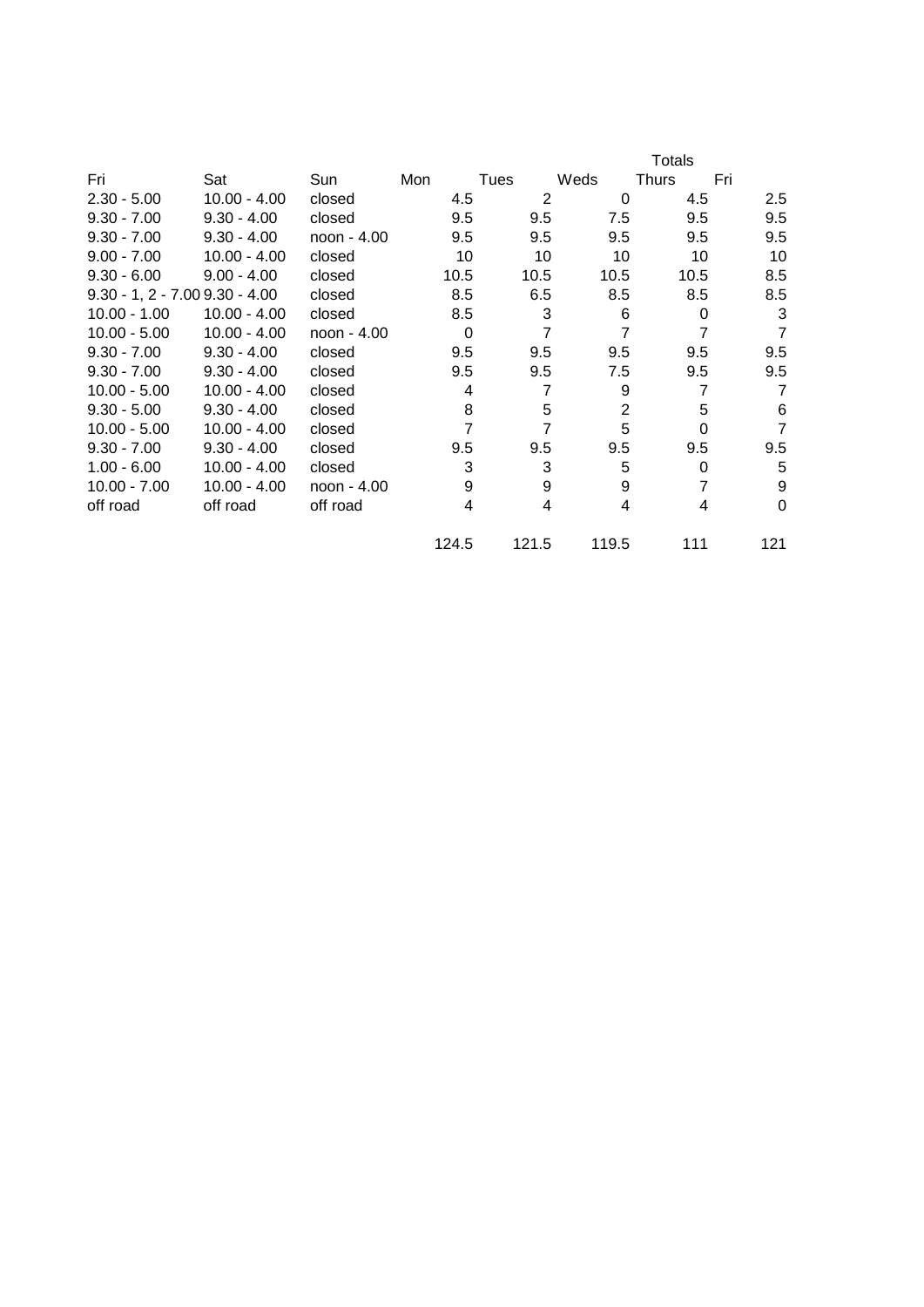| Sat | Sun            |    | Grand Total %Mon |     | %Tues | %Weds | %Thurs | %Fri | %Sat |
|-----|----------------|----|------------------|-----|-------|-------|--------|------|------|
|     | 6              | 0  | 19.5             | 23% | 10%   | 0%    | 23%    | 13%  | 31%  |
|     | 6.5            | 0  | 52               | 18% | 18%   | 14%   | 18%    | 18%  | 13%  |
|     | 6.5            | 4  | 58               | 16% | 16%   | 16%   | 16%    | 16%  | 11%  |
|     | 6              | 0  | 56               | 18% | 18%   | 18%   | 18%    | 18%  | 11%  |
|     | $\overline{7}$ | 0  | 57.5             | 18% | 18%   | 18%   | 18%    | 15%  | 12%  |
|     | 6.5            | 0  | 47               | 18% | 14%   | 18%   | 18%    | 18%  | 14%  |
|     | 6              | 0  | 26.5             | 32% | 11%   | 23%   | 0%     | 11%  | 23%  |
|     | 6              | 4  | 38               | 0%  | 18%   | 18%   | 18%    | 18%  | 16%  |
|     | 6.5            | 0  | 54               | 18% | 18%   | 18%   | 18%    | 18%  | 12%  |
|     | 6.5            | 0  | 52               | 18% | 18%   | 14%   | 18%    | 18%  | 13%  |
|     | 6              | 0  | 40               | 10% | 18%   | 23%   | 18%    | 18%  | 15%  |
|     | 6.5            | 0  | 32.5             | 25% | 15%   | 6%    | 15%    | 18%  | 20%  |
|     | 6              | 0  | 32               | 22% | 22%   | 16%   | 0%     | 22%  | 19%  |
|     | 6.5            | 0  | 54               | 18% | 18%   | 18%   | 18%    | 18%  | 12%  |
|     | 6              | 0  | 22               | 14% | 14%   | 23%   | 0%     | 23%  | 27%  |
|     | 6              | 4  | 53               | 17% | 17%   | 17%   | 13%    | 17%  | 11%  |
|     | $\mathbf 0$    | 0  | 16               | 25% | 25%   | 25%   | 25%    | 0%   | 0%   |
|     | 100.5          | 12 | 710              |     |       |       |        |      |      |